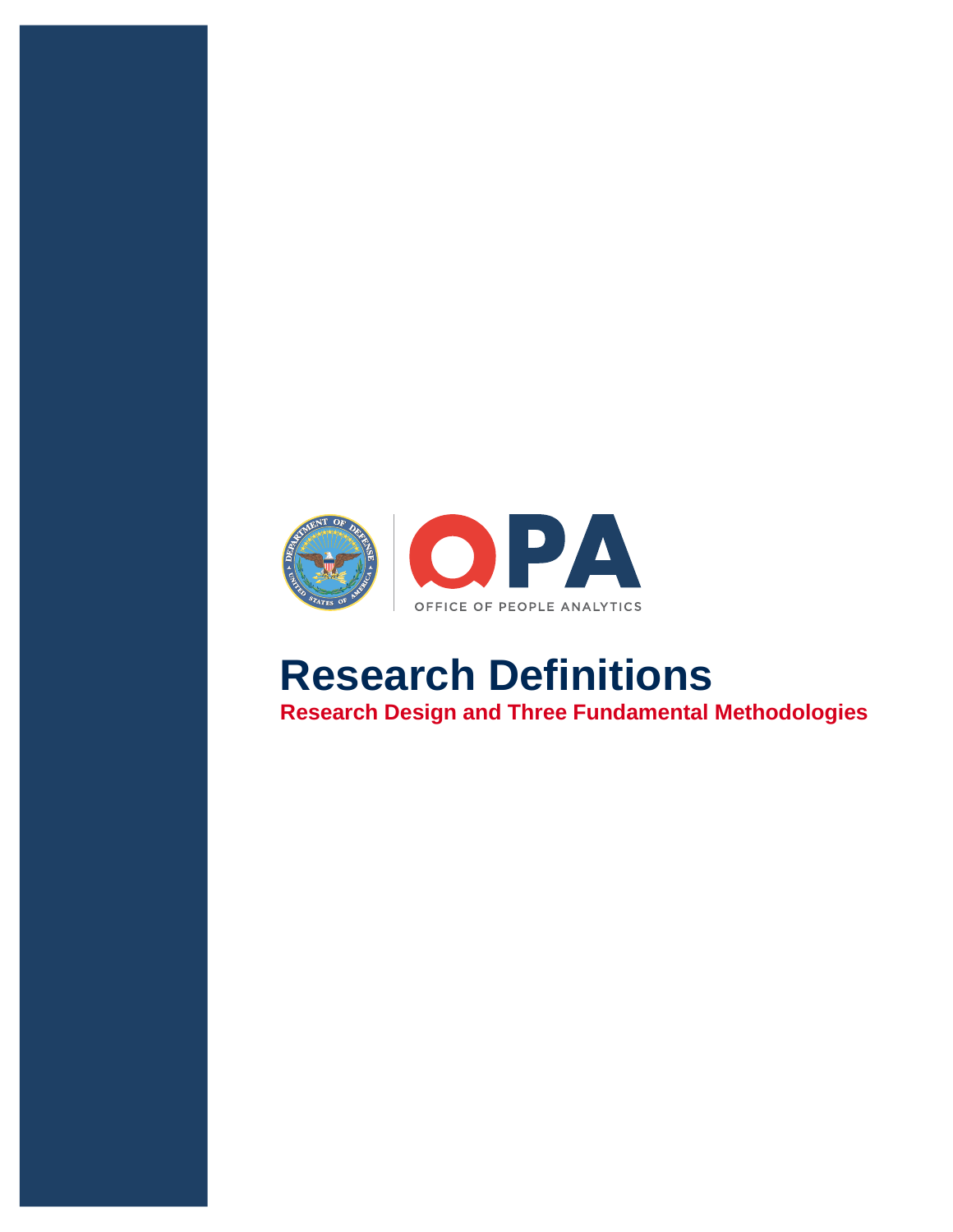#### **RESEARCH DESIGN:**

Research design is concerned with turning research questions into specific tasks to guide further inquiry. There are three fundamental research methodologies that provide the basis for all research designs: *experimental methodology*, *survey methodology*, and *case study methodology*. Each methodology has its strengths and weaknesses, and the most important consideration in selecting which to use is ensuring that the methods or techniques employed are appropriate for the questions that need to be answered.

The figure below provides a helpful illustration of how research questions, methodologies, and design are related.



### **EXPERIMENTAL METHODOLOGY:**

Experiments measure the effect of manipulating one variable on another variable. Two defining characteristics of experiments are (1) **control** over the isolation and manipulation of one or more variables and (2) **random assignment** of subjects to conditions. The only way to test causality (i.e., does A cause B?) is through careful, controlled experimentation. Experiments answer the questions "how" and "why." Quasi experiments follow an experimental approach, but they lack random assignment of subjects to conditions.

**DATA DRIVEN SOLUTIONS FOR DECISION MAKERS** 

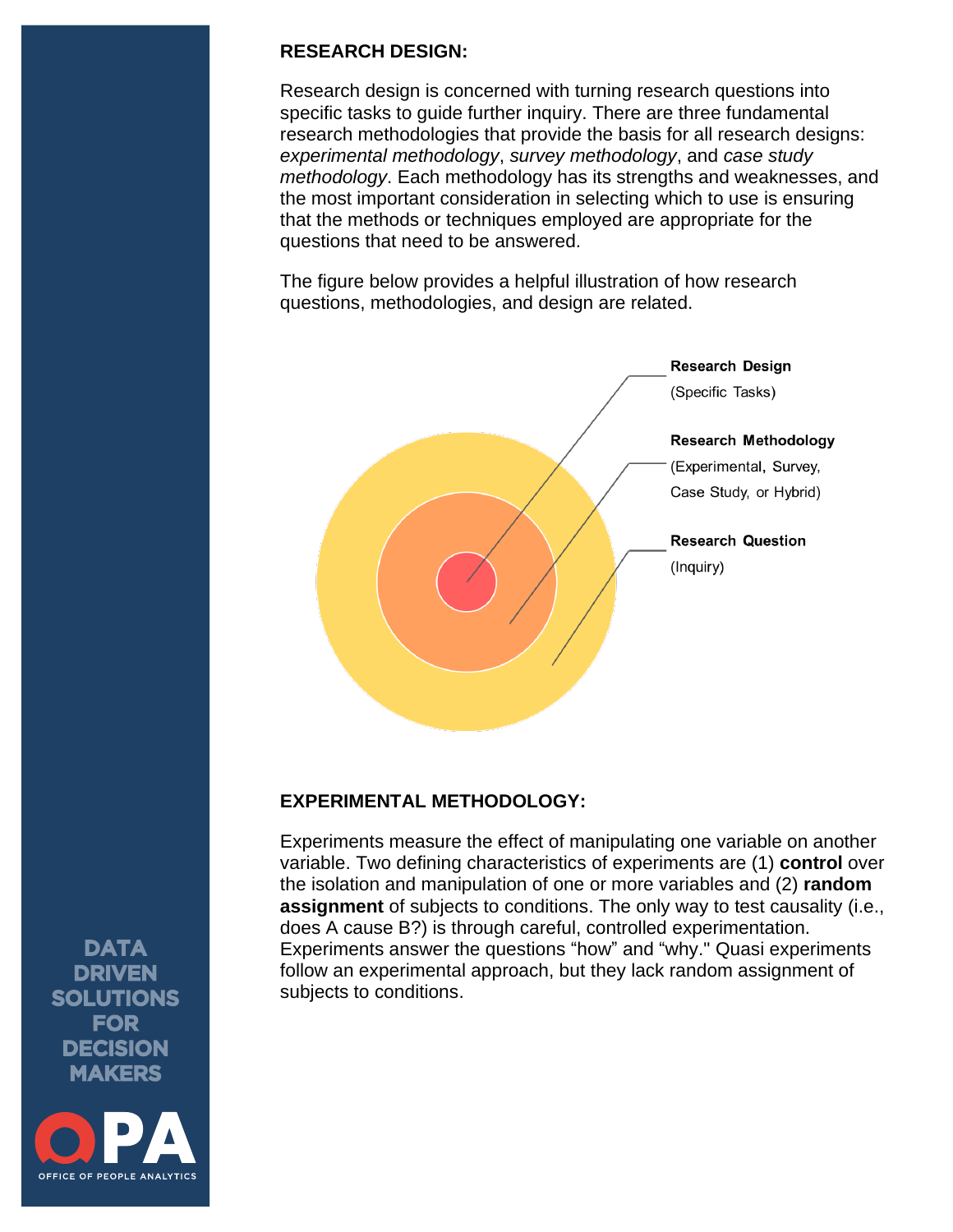#### **SURVEY METHODOLOGY:**

Survey methodology involves collecting information in a standardized way from groups of people. Surveys are used when the interest is not in individuals but rather on profiles and statistics drawn from the total sample that can be generalized to the population. Survey findings often include point estimates that reflect a specific population and answer questions such as "who," "what," "where," "how many," or "how much." Sampling is the primary consideration in judging the accuracy and reliability of survey findings. Probability-based sampling is the gold standard. Nonprobability-based (or convenience) sampling produces point estimates that are inherently biased.

## **CASE STUDY METHODOLOGY:**

Case studies provide detailed, often intensive knowledge about a single "case," or a small number of related "cases." Similar to experimentation, case studies focus on the questions "how" and "why," but they do not satisfy the requirements necessary to make valid causal inferences. Rather, the key strength of the case study methodology is that it is exploratory in nature; the goal is to find out what is happening, seek new insights, ask questions, and assess phenomena in a new light.

# **HYBRID METHODOLOGY:**

Research can and often does involve a mixture of more than one research strategy. Hybrid methodologies are particularly helpful in offsetting the weaknesses of one strategy with the strengths of another. For example, experimental manipulations can be incorporated into a survey methodology; as another example, qualitative interviews are commonly used to obtain more detailed information to supplement findings from experiments and surveys.

**DATA DRIVEN SOLUTIONS FOR DECISION MAKERS**